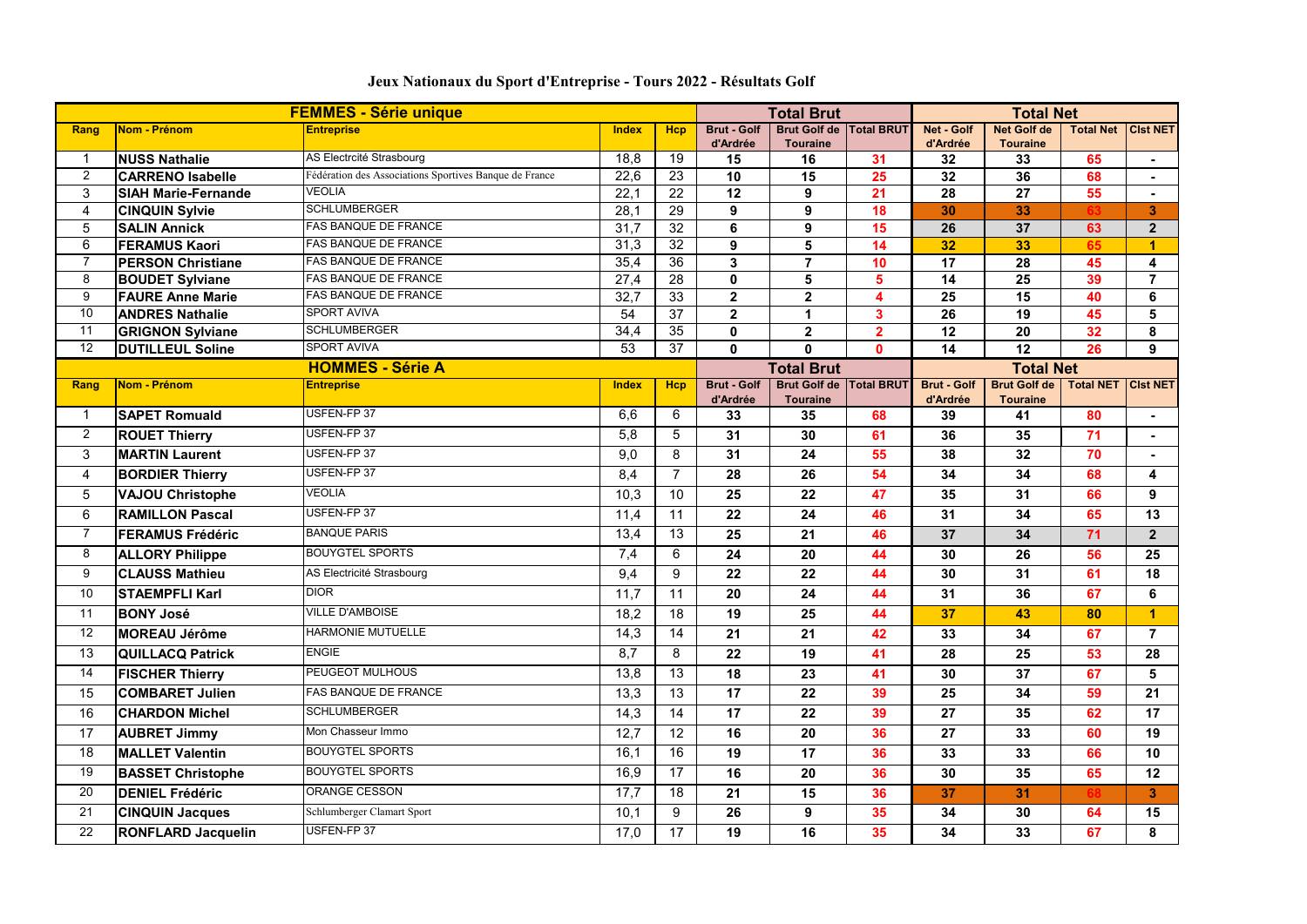| 23              | <b>BOISSIER Frederic</b>     | Fédération des Associations Sportives Banque de France | 10,0         | 9          | 15                 | 19                    | 34                | 23                | 27                    | 50               | 34                      |
|-----------------|------------------------------|--------------------------------------------------------|--------------|------------|--------------------|-----------------------|-------------------|-------------------|-----------------------|------------------|-------------------------|
| 24              | <b>MALNATI Nicolas</b>       | AS Electricite Strasbourg                              | 11,3         | 11         | 20                 | 14                    | 34                | 29                | 22                    | 51               | 32                      |
| 25              | <b>NEBOUT Laurent</b>        | <b>BOUYGTEL SPORTS</b>                                 | 15,6         | 15         | 14                 | 20                    | 34                | 28                | 35                    | 63               | 16                      |
| 26              | <b>MAERTEN Florent</b>       | <b>BOUYGTEL SPORTS</b>                                 | 17,7         | 18         | 15                 | 19                    | 34                | 28                | 37                    | 65               | 11                      |
| 27              | MEUNIER Jean-François        | <b>BOUYGTEL SPORTS</b>                                 | 15,7         | 16         | 13                 | 20                    | 33                | 25                | 33                    | 58               | 22                      |
| 28              | <b>CRINON Thomas</b>         | <b>DIOR</b>                                            | 18,1         | 18         | 11                 | 22                    | 33                | 27                | 37                    | 64               | 14                      |
| 29              | <b>NGUYEN Bach-Viet</b>      | <b>ENGIE</b>                                           | 12,5         | 12         | 16                 | 16                    | 32                | 28                | 28                    | 56               | 26                      |
| 30              | <b>LORRE Jean-Michel</b>     | Fédération des Associations Sportives Banque de France | 15,2         | 15         | 17                 | 15                    | 32                | 28                | 27                    | 55               |                         |
| 31              | <b>DOBREMER Eric</b>         | <b>BOUYGTEL SPORTS</b>                                 | 14,7         | 14         | 16                 | 14                    | 30                | 30                | 22                    | 52               | 30                      |
| 32              | <b>RHALMI Nabil</b>          | <b>BOUYGTEL SPORTS</b>                                 | 7,8          | 7          | 15                 | 14                    | 29                | 20                | 18                    | 38               | 37                      |
| 33              | <b>LE TOULLEC Christophe</b> | Association Veolia Sport                               | 11,3         | 11         | 15                 | 14                    | 29                | 21                | 21                    | 42               | 36                      |
| 34              | <b>PERSON Joël</b>           | Fédération des Associations Sportives Banque de France | 17,9         | 18         | 13                 | 15                    | 28                | 29                | 31                    | 60               | 20                      |
| 35              | <b>LINARD Fabrice</b>        | <b>BOUYGTEL SPORTS</b>                                 | 15,5         | 15         | 12                 | 15                    | 27                | 23                | 29                    | 52               | 31                      |
| 36              | <b>BISPO Jose</b>            | <b>DIOR</b>                                            | 18,9         | 19         | 12                 | 15                    | 27                | 27                | 31                    | 58               | 23                      |
| 37              | <b>MIOT Eric</b>             | <b>DIOR</b>                                            | 19,1         | 19         | 13                 | 14                    | 27                | 28                | 29                    | 57               | 24                      |
| 38              | <b>GUILLOUX Philippe</b>     | <b>APICIL</b>                                          | 17,4         | 17         | 12                 | 13                    | 25                | 23                | 28                    | 51               | 33                      |
| 39              | <b>CAUSERET Pascal</b>       | <b>SPORT AVIVA</b>                                     | 18,8         | 19         | $\overline{7}$     | 17                    | 24                | 21                | 34                    | 55               | 27                      |
| 40              | <b>TARDY Frederic</b>        | <b>DASSAULT SURESNES</b>                               | 16,2         | 16         | 11                 | 11                    | 22                | 23                | 24                    | 47               | 35                      |
| 41              | <b>HORNAIN Patrick</b>       | Valloire Habitat                                       | 18,1         | 18         | 12                 | 10                    | 22                | 26                | 27                    | 53               | 29                      |
| 42              | <b>GERARD Franck</b>         | <b>FAS BANQUE DE FRANCE</b>                            | 15,5         | 15         | 12                 | 6                     | 18                | 21                | 14                    | 35               | 38                      |
|                 | <b>Hommes - Série B</b>      |                                                        |              |            | <b>Total Brut</b>  |                       |                   | <b>Total Net</b>  |                       |                  |                         |
|                 |                              |                                                        |              |            |                    |                       |                   |                   |                       |                  |                         |
| Rang            | Nom - Prénom                 | <b>Entreprise</b>                                      | <b>Index</b> | <b>Hcp</b> | <b>Brut - Golf</b> | <b>Brut Golf de</b>   | <b>Total BRUT</b> | <b>Net - Golf</b> | <b>Net Golf de</b>    | <b>Total Net</b> | <b>CIst NET</b>         |
|                 | <b>TROY Rene</b>             | FAS Banque de France                                   | 35,8         | 38         | d'Ardrée<br>19     | <b>Touraine</b><br>17 | 36                | d'Ardrée<br>53    | <b>Touraine</b><br>51 | 104              | $\blacksquare$          |
| $\overline{2}$  | <b>CLEMENT Philippe</b>      | <b>AVIVA</b>                                           | 24,9         | 26         | 16                 | 13                    | 29                | 41                | 31                    | 72               | ۰.                      |
| 3               | <b>GAGER Frederic</b>        | <b>BOUYGTEL SPORTS</b>                                 | 22,6         | 23         | 15                 | 13                    | 28                | 37                | 31                    | 68               |                         |
| 4               | <b>RIMET Stéphane</b>        | <b>APICIL</b>                                          | 24,2         | 25         | 15                 | 13                    | 28                | 35                | 36                    | 71               | $\overline{\mathbf{4}}$ |
| $5\overline{)}$ | <b>DEBORD Bruno</b>          | Fédération des Associations Sportives Banque de France | 20,0         | 20         | 12                 | 14                    | 26                | 23                | 29                    | 52               | 23                      |
| 6               | <b>DAILLET Philippe</b>      | <b>VILLE D'AMBOISE</b>                                 | 26,5         | 28         | 12                 | 14                    | 26                | 36                | 36                    |                  | 3 <sup>1</sup>          |
| $\overline{7}$  | <b>CHESNEAU Luc</b>          | <b>USAC ANGERS</b>                                     | 23,5         | 24         | 13                 | 12                    | 25                | 34                | 32                    | 66               | $\overline{7}$          |
| 8               | <b>COMPAGNON Vincent</b>     | <b>APICIL</b>                                          | 28,6         | 30         | 10                 | 14                    | 24                | 33                | 42                    | 75               |                         |
| 9               | <b>REVEILHAC Thibault</b>    | Crédit agricole Touraine Poitou                        | 21,4         | 22         | 13                 | 9                     | 22                | 34                | 28                    | 62               | 11                      |
| 10              | <b>POUCHOY Philippe</b>      | <b>APICIL</b>                                          | 21,9         | 22         | 9                  | 11                    | 20                | 25                | 29                    | 54               | 18                      |
| 11              | <b>BALLIF Benjamin</b>       | <b>ASEG NB</b>                                         | 24,4         | 25         | 12                 | 7                     | 19                | 31                | 30                    | 61               | 12                      |
| 12              | <b>BALLIF Damien</b>         | ELECTRO-GAZ                                            | 29,9         | 31         | 14                 | 5                     | 19                | 38                | 29                    | 67               | 6                       |
| 13              | <b>LATOUCHE Gilles</b>       | <b>CSE AIRBUS DEFENCE &amp; SPACE</b>                  | 25,4         | 26         | 11                 | $\overline{7}$        | 18                | 33                | 30                    | 63               | 70                      |
| 14              | <b>CLEMENT Axelle</b>        | <b>SPORT AVIVA</b>                                     | 21,6         | 22         | 9                  | 8                     | 17                | 25                | 23                    | 48               | 27                      |
| 15              | <b>MARTINEAU Christophe</b>  | <b>APICIL</b>                                          | 22,7         | 23         | 8                  | 9                     | 17                | 23                | 27                    | 50               | 26                      |
| 16              | <b>CARRENO Jean Marc</b>     | <b>FAS BANQUE DE FRANCE</b>                            | 27,4         | 29         |                    | 10                    | 17                | 27                | 27                    | 54               | 19                      |
| 17              | <b>RIVOALEN Patrick</b>      | <b>SCHLUMBERGER</b>                                    | 23,0         | 24         | $\overline{7}$     | 9                     | 16                | 18                | 22                    | 40               | 31                      |
| 18              | <b>DUTILLEUL Xavier</b>      | <b>SPORT AVIVA</b>                                     | 24,6         | 25         | 9                  | $\overline{7}$        | 16                | 29                | 22                    | 51               | 25                      |
| 19              | <b>GERARD Romain</b>         | TERRITORIAUX AMBOISE<br><b>BOUYGTEL SPORTS</b>         | 29,9         | 31         |                    | 9                     | 16                | 33                | 35                    | 68               | 5                       |